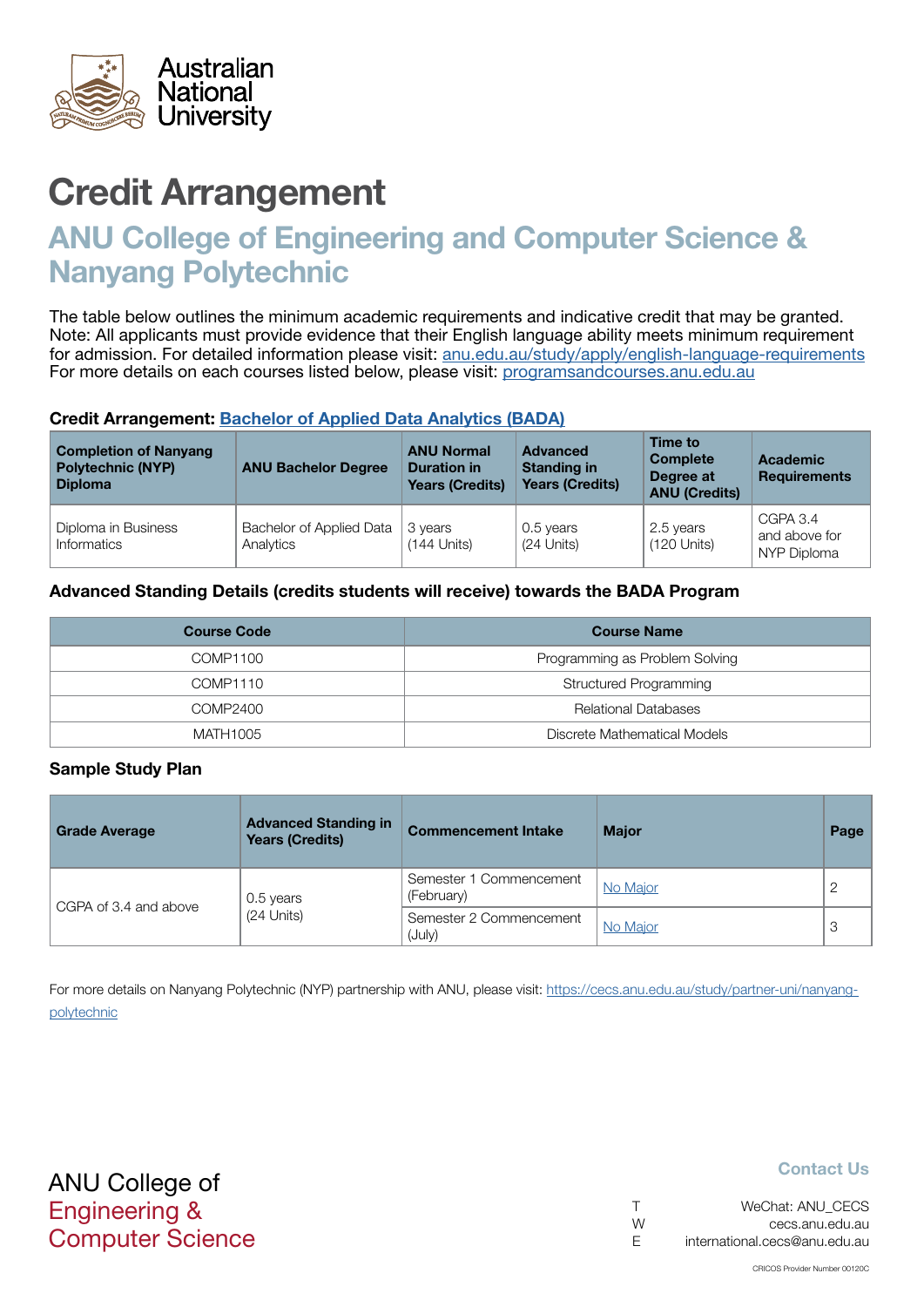<span id="page-1-0"></span>

# Credit Arrangement

# ANU College of Engineering and Computer Science & Nanyang Polytechnic

The table below outlines the minimum academic requirements and indicative credit that may be granted. Note: All applicants must provide evidence that their English language ability meets minimum requirement for admission. For detailed information please visit: [anu.edu.au/study/apply/english-language-requirements](http://anu.edu.au/study/apply/english-language-requirements)

### Credit Arrangement: [Bachelor of Applied Data Analytics](http://programsandcourses.anu.edu.au/program/BADAN) (BADA)

| <b>Completion of Nanyang</b><br><b>Polytechnic (NYP)</b><br><b>Diploma</b> | <b>ANU Bachelor Degree</b>            | <b>ANU Normal</b><br><b>Duration in</b><br><b>Years (Credits)</b> | <b>Advanced</b><br><b>Standing in</b><br><b>Years (Credits)</b> | Time to<br><b>Complete</b><br>Degree at ANU<br>(Credits) | <b>Academic</b><br><b>Requirements</b>   |
|----------------------------------------------------------------------------|---------------------------------------|-------------------------------------------------------------------|-----------------------------------------------------------------|----------------------------------------------------------|------------------------------------------|
| Diploma in Business<br>Informatics                                         | Bachelor of Applied Data<br>Analytics | 3 years<br>$(144$ Units)                                          | 0.5 years<br>(24 Units)                                         | 2.5 years<br>$(120$ Units)                               | CGPA 3.4<br>and above for<br>NYP Diploma |

## Sample Study Plan: Semester 1 Commencement (February)

#### No major

ANU College of Engineering &

Computer Science

Students study four courses per semester at ANU. For more details on each courses listed below, please visit: [programsandcourses.anu.edu.au](http://programsandcourses.anu.edu.au/program/BIT)

|                                       | <b>ANU Semester 1 (February))</b>                                                                                                                   | <b>ANU Semester 2 (July)</b>                                                                                                                                           |
|---------------------------------------|-----------------------------------------------------------------------------------------------------------------------------------------------------|------------------------------------------------------------------------------------------------------------------------------------------------------------------------|
| Year 1 at ANU<br>$(48 \text{ units})$ | STAT1003 Statistical Techniques<br>٠<br>DEMO2002 Population Analysis<br>٠<br>Elective (6 units)<br>$\bullet$<br>Elective (6 units)<br>$\bullet$     | SOCR1001 Foundations of Social Research<br>SOCY2169 Online Research Methods<br>MATH1113 Mathematical Foundations for Actuarial<br><b>Studies</b><br>Elective (6 units) |
| Year 2 at ANU<br>$(48 \text{ units})$ | COMP3425 Data Mining<br>٠<br>STAT2008 Regression Modelling<br>٠<br>Elective (6 units)<br>٠<br>Elective (6 units)<br>$\bullet$                       | COMP3430 Data Wrangling<br>STAT2001 Introductory Mathematical Statistics<br>SOCR3001 Data for Decision Making<br>STAT3011 Graphical Data Analysis                      |
| Year 3 at ANU<br>$(24 \text{ units})$ | SOCY2166 Social Science of the Internet<br>STAT3040 Statistical Learning<br>$\bullet$<br>Elective (6 units)<br>٠<br>Elective (6 units)<br>$\bullet$ |                                                                                                                                                                        |

NOTE: It is a student's responsibility to ensure the above is correct and satisfies the degree requirements of the program. This is a quide only and is provided to assist students with their enrolment planning. (Last Updated: March 2018)

For more details on Nanyang Polytechnic (NYP) partnership with ANU, please visit: https://cecs.anu.edu.au/study/partner-uni/nanyangpolytechnic

## Contact Us

|    | WeChat: ANU CECS              |
|----|-------------------------------|
| W  | cecs.anu.edu.au               |
| E. | international.cecs@anu.edu.au |